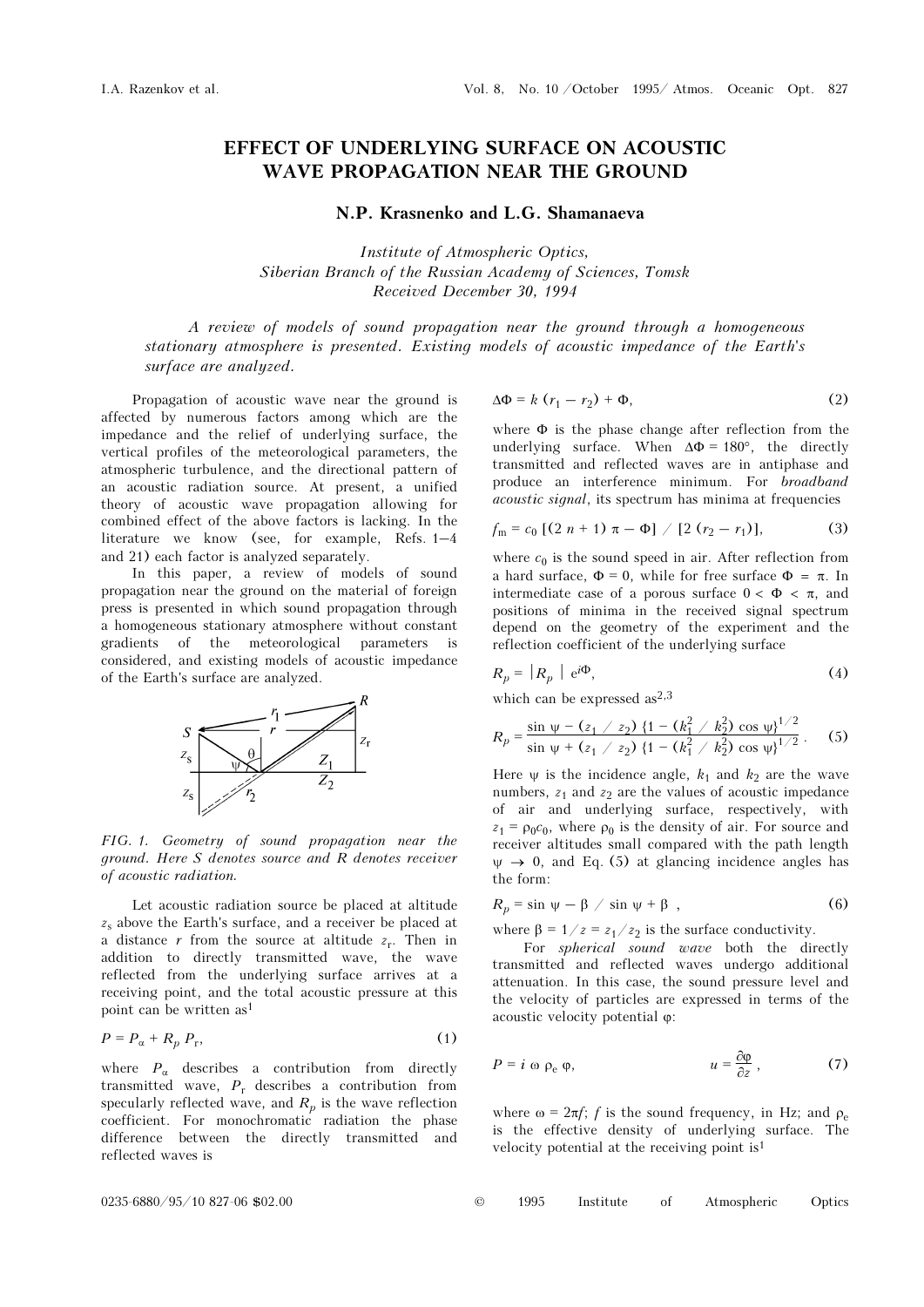$$
\varphi_{r} = \frac{\exp\left(i\ k_{0}\ r_{1}\right)}{i\ k_{0}\ r_{1}} + Q\ \frac{\exp\left(i\ k_{0}\ r_{2}\right)}{i\ k_{0}\ r_{2}}\,,\tag{8}
$$

where  $k_0 = \omega/c_0$  is the wave number in air, and Q is the spherical wave reflection coefficient. The acoustic potential reduced to a free space can be found from the relation

$$
20 \log |\varphi_r / [e^{ik_0 r_1} / r_1]|. \tag{9}
$$

When  $z_s$  and  $z_r$  are much greater than the propagation path length, the spherical wave reflection coefficient in Eq. (8) can be approximated by the plane wave reflection coefficient

$$
Q = R_p,\tag{10}
$$

where  $R_p$  is given by Eq. (6).

At glancing incidence angles  $\psi < 5^{\circ}$  for surface with high impedance, Q is approximated by the  $expression<sup>1</sup>$ 

$$
Q | R_p + (1 - R_p) F(W), \tag{11}
$$

where  $F(W)$  is the factor of boundary losses due to interaction of the incident spherical wavefront with the flat underlying surface given by the formula<sup>1</sup>

$$
F(W) = 1 + i \sqrt{\pi W} e^{-W^2} \text{erfc}(-i W) . \qquad (12)
$$

Here erfc $(-iW)$  is the error function, and W is the numerical distance given by the formula

$$
W^2 | (1/2) (i k_0 r_2) (\beta + \cos \theta).
$$
 (13)

At incidence angles  $\psi = 0$ , from Eq. (6) we obtain  $R_p = -1$ . Equations (8) and (11) are then considerably simplified and

$$
\varphi_{\rm r} \mid 2 \ F(W) \ \mathrm{e}^{ik_0 \ r} / r, \tag{14}
$$

where, in accordance with Eq. (13)

$$
W = (1/2) (1 + i) (k_0 r)^{1/2} \beta.
$$
 (15)

The second term in Eq. (11) is the correction for wavefront sphericity called the ground wave in analogy with the term employed in microwave region. For  $|W|$  < 1, that is, for high impedance and short path, from Eq. (12) we have

$$
F(W) | 1 + i \sqrt{\pi} \, W \, e^{-W^2}.
$$
 (16)

For long path and low impedance  $(|W| > 1)$ , we have

$$
F(W) | 1 + i \sqrt{\pi} \, W \, e^{-W^2} H \, [-\, \text{Im}(W)] - \frac{1}{2 \, W^2} \, , \tag{17}
$$

where  $H(x)$  is the Heaviside unit function,  $H(x) = 1$ for  $x \ge 0$  and  $H(x) = 0$  for  $x < 0$ , and Im(W) denotes the imaginary part of the numerical distance W. The temporal dependence of received signal is assumed exponential. After substitution of Eqs. (16) and (17) in Eqs. (11) and (8), the following conclusions can be drawn. At glancing incidence angles, the acoustic pressure level from a point source in the near field is inversely proportional to the distance from the source,

that is, decreases by 6 dB as the distance is doubled. In the far field, the sound pressure level is inversely proportional to the square of the distance, that is, decreases by 12 dB as the distance is doubled.

The Heaviside unit function in Eq. (17) significantly contributes for  $r > 50$  m and  $f < 300$  Hz in the case of sound propogation above the surface with low impedance, for example, above grass-covered ground. After substitution of this function in Eqs.(11) and  $(8)$  it engenders so - called surface wave, decreasing with the square root of the distance in the direction of propagation and exponentially with the altitude above the ground in the orthogonal direction. At glancing incidence angles, this function results in the increase of the imaginary part of impedance

$$
Z = X + iY, \tag{18}
$$

that is, reactivity  $Y$ , which becomes greater than the real part of the impedance, or resistivity. The sharp action of the Heaviside unit function (its switching on and off) is due to approximation used in Ref. 1. More realistic asymptotic solutions to Eqs. (8), (12), and (13), known in the theory of propagation of electromagnetic waves as the Weyl $-$ Van der Pol solutions were obtained in Refs. 5–8. However, comparison of these realistic solutions with results of calculations by formulas presented above made in Refs. 9 and 10 indicated their insignificant discrepancy.

The ground wave described by the second term in Eq. (11) is caused by incident spherical wavefront distortions due to interaction with flat underlying surface. The surface wave propagating near the boundary between two media is produced by elliptical motion of air molecules and their resultant motion parallel and perpendicular to a porous surface. The surface and ground waves transfer primarily the low  $$ frequency acoustic radiation at long distances. In this case, the surface wave may increase the recorded sound pressure level, and its speed is slightly lower than the sound speed in air. This wave is observed at glancing incident angles above surfaces for which the imaginary part of impedance exceeds its real part. It should be noted that most surfaces exhibit high real impedance.

Propagation of sound wave from a directional source above the ground was studied in Ref. 11, where the acoustic potential of the source was represented as

$$
\varphi_0 = \sum_{m=0}^{s} \sum_{n=-m}^{m} C_{nm} h_m^{(1)}(k r_0) P_m^{\delta n \delta} (\cos \theta) e^{in\Phi}, \quad (19)
$$

where  $h_m^{(1)}$  are the *m*th order spherical Hankel functions of the first kind,  $P_m^{\delta n \delta}(\cos \theta)$  are the associated Lagendre polynomials,  $C_{nm}$  are the multiple moments which characterize the directional pattern of the source, and  ${r_0, \theta, \Phi}$  are the spherical coordinates in the system whose origin is at  $(0, 0, z_s)$ .

For surfaces with  $|W| \gg 1$ , the received acoustic field is a sum of geometric and diffraction fields (or directly transmitted, ground, and surface waves). For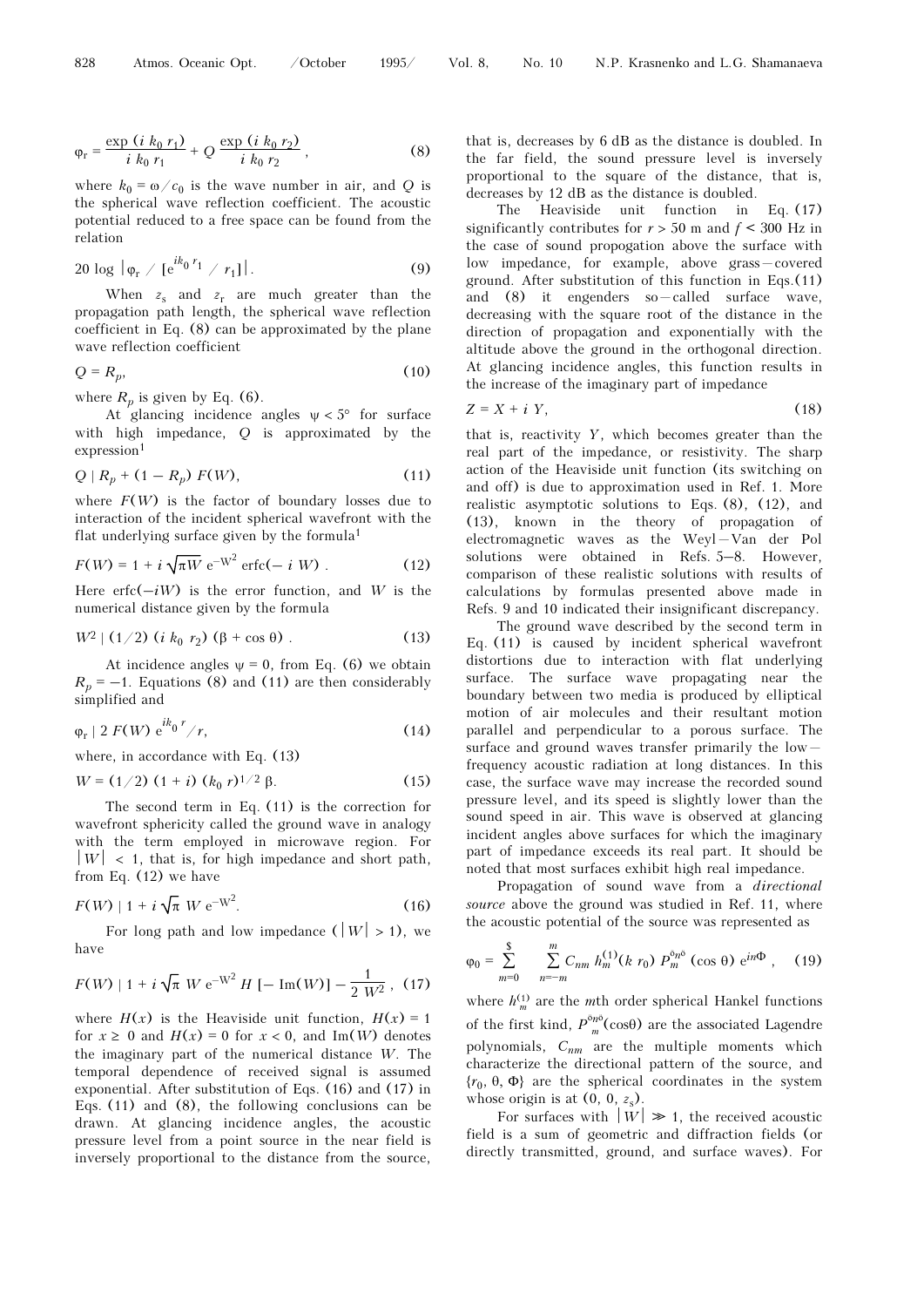surface with pure imaginary conductivity  $\beta = -i\beta_2$ , where  $\beta_2 > 0$ , the acoustic potential can be written as

$$
\varphi_r
$$
 |  $-4\pi i \beta_2 e^{-k\beta_2 (z+z_s)} \sum_{m=0}^{s} \sum_{n=0}^{m} L_{nm} P_m^n (i\beta_2) \times$ 

$$
\times H_n^{(1)}(kr\sqrt{1+\beta_2^2})\,,\tag{20}
$$

$$
L_{nm} = D_{nm} e^{in\Phi} + (-1)^n D_{-nm} e^{-in\Phi} , \qquad (21)
$$

$$
D_{nm} = (1/2) C_{nm} \exp(i \pi (n-m) / 2), \qquad (22)
$$

 $H_n^{(1)}$  is the *n*th order Hankel function of the first kind. Hence, the acoustic field above elastic surface with low losses is determined by the surface wave and attenuates as the square root of the distance.

For  $|W| \leq 1$ , that is, for moderate numerical distances, when  $kr_2 \gg 1$  and  $|(\beta^2 - \cos^2\theta)/\sin^2\theta| \ll 1$ , the acoustic potential

$$
\varphi_r | \varphi_0 + \sum_{m=0}^{s} \sum_{n=-m}^{m} C_{nm} h_m^{(1)}(k r_2) P_m^{\delta n \delta}(\cos \theta) R_p^{(\theta)} e^{in\Phi} - \\ - \frac{4}{ik} \frac{\beta F(\omega) \exp(ikr_2)}{(\cos \theta + \beta) r_2} \sum_{m=0}^{s} \sum_{n=0}^{m} (-1)^n L_{nm} P_m^n(-\beta) \tag{23}
$$

is the sum of geometric (the first and the second terms) and diffraction (the ground wave described by the third term) fields. When supplementary conditions

 $\cos \theta \ll |\beta|$  and 2 k (z z<sub>s</sub>) /  $r_1 \ll 1$ 

are satisfied, only the third term remains in Eq. (3), that is, sound field becomes pure diffraction one.

Comparison of Eqs. (20) and (23) with Eqs. (11), (16), and (17) indicates that the acoustic field of the directional source is not equal to the acoustic field of omnidirectional source multiplied by the directional pattern but depends nonlineary on the acoustic conductivity and the source directional pattern.

Effect of the underlying surface characteristics on propagation of a broadband acoustic signal is illustrated by an example of propagation of the jet engine noise shown in Fig. 2 borrowed from Ref. 1.



FIG. 2. Effect of the surface impedance for path of length of 347 m in March (small triangles) and October  $(small\ crosses)$ . Small squares are for snow - covered surface.

Measurements were performed over a silt soil layer 1 m thick located above a layer of kaolin and over a rather thin fertile soil layer 5 cm thick located above a dense clay layer.

Both surfaces were covered with grass. The first run of measurements was performed in March and October, the second run of measurements – in winter. Measurement path was 347 m long. It can be seen from the figure that the first interference minimum over the snow cover whose thickness varied from 6 to 9 in. is deeper and occurs at much lower frequency than the first interference minimum over the grass-covered surface.

It is evident from the foregoing that the underlying surface affects the propagation of sound through the conductivity β. On the basis of the large quantity of experimental data Delany and Bazley<sup>12</sup> proposed the semiempirical formula for the acoustic impedance

$$
Z = 1/\beta = 1 + 0.0571 C_1^{-0.754} + i 0.087 C_1^{-0.732}, \qquad (24)
$$

where  $C_1 = \omega \rho_0 / 2\pi \sigma$ , and  $\sigma$  is the flow resistivity.

In the range of acoustic frequencies,  $0.01 < C_1 < 1$ . The flow resistivity varies within the limits 10 000  $< \sigma$  < 20 000 000 rayls (1 rayls = 1 N⋅cm<sup>-4</sup>), and for grass-covered surface  $\sigma$  | 300 000 rayls. However, Eq. (24) does not provide satisfactory agreement with experimental data. It seems likely that this is due to the use of the parameter  $C_1/\Omega$  for normalization, where  $Ω$  is the porosity of a medium. For fibrous materials,  $\Omega \approx 1$  and  $\sigma$  was determined experimentally. For soil,  $\Omega \approx 0.5$  or even less. However, this model has received wide acceptance due to its simplicity. The values of  $\sigma$  for surfaces of different types are given in Refs. 3 and 13. It should be noted that with an increase in  $\sigma$  the amplitude of this minimum decreases and it is shifted toward higher frequencies. More correct prediction of sound propagation for single  $-p$ arameter model (24) can be made based on preliminary measurements of the effective parameter  $\sigma_{eff}$  on a short path and its subsequent use for prediction of sound propagation at long distances.

The Sievel model<sup>1</sup> relates the frequency of interference minimum  $\omega_m$  with the porosity  $\Omega$  and the parameter of flow resistivity σ:

$$
Z = \Omega \left(1 + i \Omega \sigma \right) / (\rho_0 \omega)^{1/2}, \qquad (25)
$$

$$
(\omega_0/\omega_m)^{1/2} = 0.906 \lambda_m + 0.268/\lambda_m - 0.128/\lambda_m^3 + 0.11/\lambda_m^5 + \dots,
$$
\n(26)

where  $\lambda_m = 2\pi / f_m = \omega_m / C_0 \sqrt{z_s z_r}$  and  $\omega_0 = 2\pi f_0 =$  $= \sigma^2 \Omega / \rho_0$ . The experimental data shown in Fig. 2 are approximated by the Sievel model with  $f_m = 400$  Hz. For  $z_s = 1.8$  m and  $z_r = 1.5$  m, this yields  $f_0 = 6494$  Hz at  $\Omega = 0.4$ , hence,  $\sigma = 122,408$  rayls. In accordance with formulas  $(25)$  and  $(26)$ , the parameter Z is independent of  $r$ . This conclusion was experimentally confirmed in Ref. 14.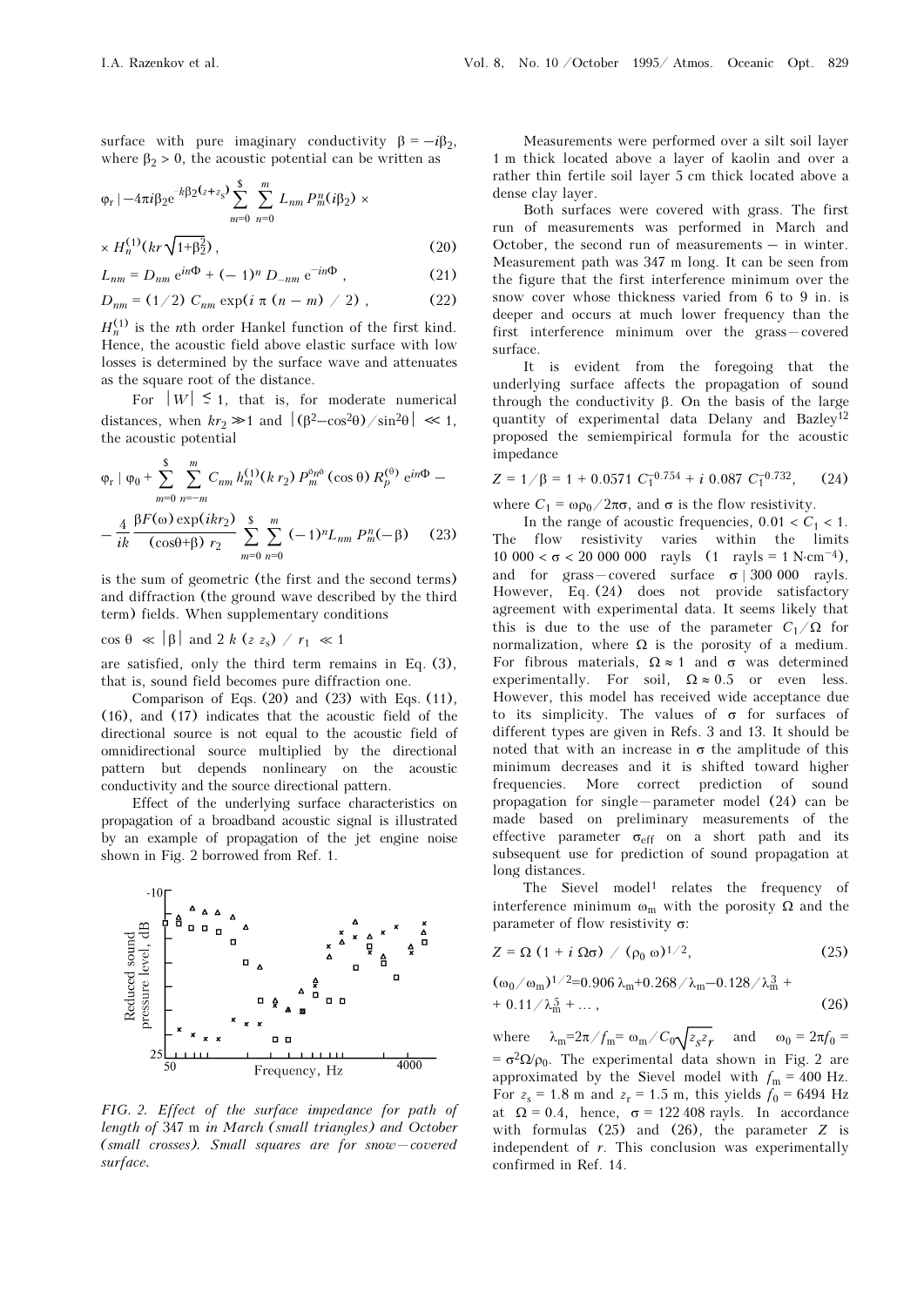However, formulas (24) and (25) do not explain different amplitudes of the interference minimum. This effect is allowed for the model of an absorbing layer of thickness  $d$  with acoustically hard backing whose impedance is

$$
Z_1 = Z \cot(-i k_b d), \qquad (27)
$$

where Z is given by Eq. (24), and  $k<sub>b</sub>$  is the complex wave number in porous medium which can be found from the relation<sup>4</sup>

$$
k_{\rm b}/k_0 = 1 + 0.0978 \ C_1^{-0.693} + i \ 0.189 \ C_1^{-0.618}.
$$
 (28)

Formula  $(27)$  describes the two - parameter model of the impedance. It was successfully used by

Rasmussen<sup>15</sup> to interprete measurements over grass  $$ covered surface.

A model of a porous layer above an acoustically harder surface can be recommended for forest underlying surface covered with snow or high vegetation:

$$
Z = Z_1 \left[ \{ Z_2 - i Z_1 \tan(k_b d) \} / \{ Z_1 - i Z_2 \tan(k_b d) \} \right],
$$
  
(29)

where  $Z_1$  is the characteristic impedance of the upper layer with the wave number  $k_{\rm b}$ , and  $Z_2$  is the characteristic impedance of the lower layer which is  $assumed$   $semi-infinite.$  This model has three parameters. Results of calculations for the above model are shown in Fig. 3.



FIG. 3. Four models of surface impedance: a) single - parameter model,  $\sigma$  = 10 000 rayls; b) model with variable porosity,  $\sigma = 62\,500$  rayls, and  $\alpha = 100 \text{ m}^{-1}$  (here  $\alpha$  is the effective rate of decrease of porosity with increasing depth); c) a layer with hard backing,  $\sigma = 160000$  rayls,  $\Omega = 0.4$ , and  $d = 0.03$  m; d) multilayered model with  $σ<sub>1</sub> = 100 000$  rayls,  $Ω<sub>1</sub> = 0.4$ ,  $d<sub>1</sub> = 0.03$  m,  $σ<sub>2</sub> = 300 000$  rayls, and  $Ω<sub>2</sub> = 0.2$ .

Experimental study of the impedance of underlying surfaces of different types was performed in Refs. 19, 22, and 23. Figure 4 shows the normalized impedance of a layer of sand 4.1 cm thick above a hard backing measured in Ref. 22 by the technique proposed in Ref. 23 which incorporates sound pressure level measurements at different distances from the source (loudspeaker with a conic horn with an aperture of 16 cm located at an altitude of 15 cm above the ground) along two horizontal paths located at altitudes of 2.2 and 4.6 cm above the ground. Maximum measuring path length was 1.75 m, measurements were taken at 1 cm intervals.



FIG. 4. Experimental dependence of the normalized impedance of sandy surface on the angle of wave incidence borrowed from Ref. 22. Sound frequency is 1000 Hz.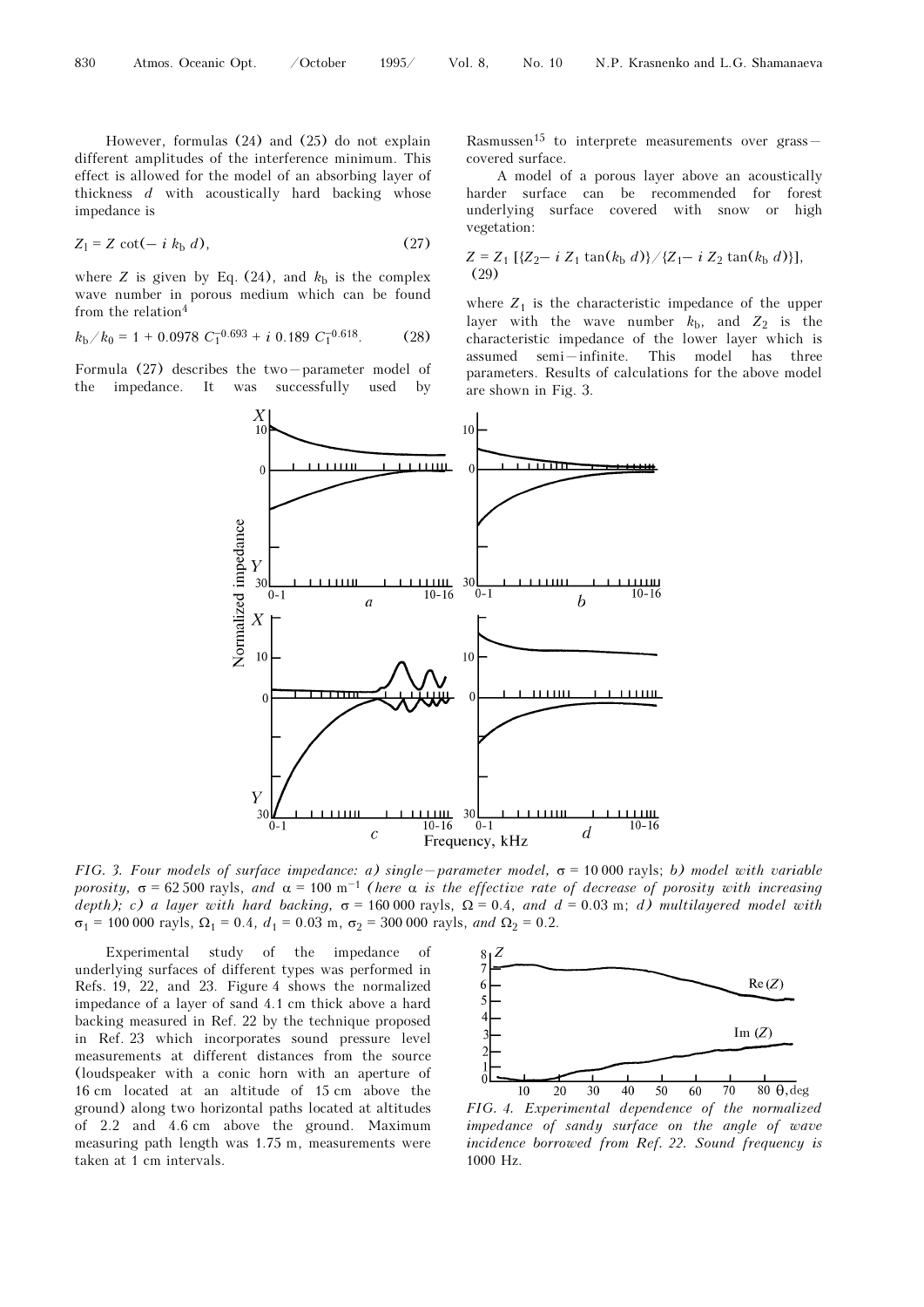Effect of porous surface is illustrated by Fig. 5. Here the reduced sound pressure level measured above a porous pavement (dashed stone,  $\Omega = 30\%$ ) and a hard asphalt cover is shown. It should be noted that an increase in the sound pressure level above the porous surface is caused by the surface wave which is amplified above the porous surface.<sup>22</sup>



FIG. 5. Experimental frequency dependence of the reduced sound pressure level above porous (solid curve) and hard (dashed curve) surfaces,  $z_{\rm s} = z_{\rm r} = 0.6$  m, and  $r = 4$  m.

Below we present some simple models proposed by Attenborough<sup>16</sup> on the basis of formulas  $(25)$ – $(29)$  and recommended for concrete types of the Earth's underlying surfaces.

1. Sand and hard soil without vegetation

$$
Z = 0.218 \; (\sigma/f)^{1/2} \; (1+i). \tag{30}
$$

2. Grass cover

$$
Z=0.218\left(\frac{\sigma}{f}\right)^{1/2}+i\left[0.218\left(\frac{\sigma}{f}\right)^{1/2}+9.74\left(\frac{\alpha}{f}\right)\right], (31)
$$

where  $\alpha$  is the effective rate of decrease of porosity  $\Omega$ with increasing depth. Exponential decrease of porosity is assumed.

3. Forest cover

$$
Z = 0.00082 \sigma d + i (38.99/(f/d)), \qquad (32)
$$

where  $d$  is the effective thickness of a layer with hard backing.

For model (31), the reactivity is greater than the resistivity,  $Y > X$ , and the frequency dependence is stronger. For a thin-layer model described by Eq. (32), X is independent of f, and  $Y \mid 1/f$ .

In conclusion, the four-parameter model proposed by Thomasson<sup>17</sup> should be mentioned, which includes, in addition to the parameters  $\sigma$  and  $\Omega$ , the parameter of pore slope describing the angle of deflection of the air pore sense from the direction orthogonal to the layer boundary and the form factor describing a degree of deviation of a typical pore shape from circular cylinder, for which it is equal to 0.5. However, this model has not yet found widespread use due to the complexity of determination of its parameters.

It also should be noted that all types of underlying surfaces under study exhibited local reaction, that is, the reflected wave, the incident

wave, and the normal at the point of incidence all lay in the same plane, and the acoustic surface impedance was assumed independent of the incidence angle. Surfaces with low flow resistivity, for example, a layer of snow above a porous fertile soil layer (σ | 30 000 rayls), exhibits extended reaction. Results of experimental investigations of underlying surfaces of extended reaction were presented in Refs. 18 and 19. For surface of extended reaction, the spherical wave reflection coefficient  $Q$  is given by Eq. (11), like in the case of surface of local reaction, the factor of boundary losses  $F(W)$  is given by formula (12), and the numerical distance is approximated by expression<sup>19</sup>

$$
W = 2ik_1r_2\kappa(k_1, k_2, \psi) (1/Z)^2 / [(1 - R_p)^2 \cos^2 \psi], (33)
$$

where

$$
\kappa(k_1, k_2, \psi) = 1 - k_1^2 / k_2^2 \cos^2 \psi , \qquad (34)
$$

and  $R_p$  is the plane wave reflection coefficient given by the formula

$$
R_{\rm p} = \frac{Z \sin \psi - [\kappa(k_1, k_2, \psi)]^{1/2}}{Z \sin \psi + [\kappa(k_1, k_2, \psi)]^{1/2}}.
$$
 (35)

The model adequately describes the sound pressure level in the case of sound propagation above the surface of extended reaction.

The effect of the underlying surface relief is treated by the ray tracing technique for the given geometry of the surface. In so doing, the reflection coefficient is determined from Eq. (11). A simple method for calculation of sound attenuation by a rectangular barrier located between the source and the receiver was proposed in the Draft International Standard.<sup>24</sup> By this method, the sound pressure level at the receiving point is calculated as a sum of contributions of waves emitted by the source and propagating along three shortest path, one of which passes through the barrier top and two others through the barrier sides. A thick barrier is substituted by an equivalent thin barrier<sup>25</sup> placed at the intersection of rays coming from the source and the receiver and passing through the corresponding sides of the barrier.

To evaluate numerically excess attenuation of sound by reflectors of finite dimensions (for example, by walls of buildings, barriers, and so on) and by semi-infinite screens, the methods of the diffraction theory are used (see Refs. 26 and 27).

The effect of surface relief was studied in Refs. 20, 25, and 28. A model experiment on acoustic propagation over countered grass-covered surface with finite impedance and  $\sigma$  = 300 000 rayls was performed by Hitchins et al.<sup>20</sup> Measuring path was 50 m long. The underlying surface was inclined, wavy, or hilly. Figure 6 shows measurements on the path with a hill between the source and the receiver. The hill shape was sinusoidal. Additional minimum is seen in the figure for